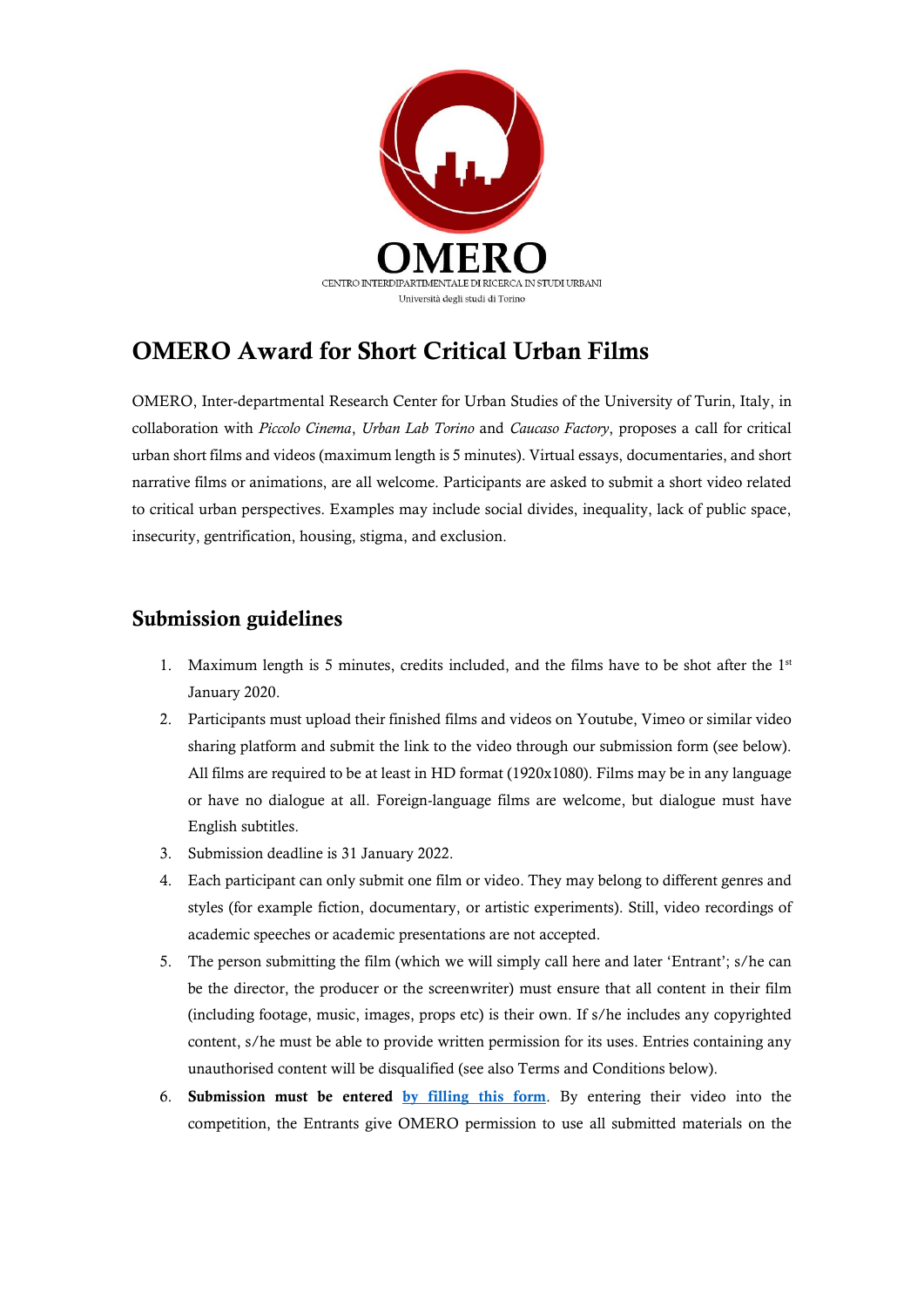website and for academic, educational and promotional activities, and agree with Terms and Conditions of the competition.

## Selection procedure and prizes

- 1. A judging panel composed by three scholars in the field of urban studies and two filmmakers will select the best three films. The decision will be based on effectiveness in describing, representing, or offering peculiar critical ways of intending urban phenomena. Cinematic and artistic quality will be appreciated, but they will not be the main parameters considered by the judging panel, which will be mainly composed by scholars in the field of urban studies.
- 2. The judging panel will select the three winning videos no later than 31 March 2022. The names of the winners, together with their movies, will be displayed online on the OMERO website and social networks. The decision will be entirely based on the free evaluation of four members of the selection boards.
- 3. The winner will be awarded a prize of 500 euro, the second runner with 300 euro, and the third runner with a 200 euro prize. OMERO is considering the organisation of a public screening event.

## Terms & Conditions

1. The Competition will be conducted by OMERO – Interdepartmental research centre for urban studies, University of Turin ('the Promoter')

2. Entry into the Competition is deemed acceptance of the Terms and Conditions.

3. To enter the Competition, entrants must, during the Competition Period, create and submit one entry in accordance with the conditions specified in Submission Guidelines.

4. Entries must be received by the Promoter during the Competition.

5. If entrants are invited to answer a question, send in comments, photos and/or videos (or other multimedia) as part of their entry, each entry must be an original work by the entrant(s) and the entrant must have obtained the permission from all persons appearing in photos/videos. The entrant(s) must have obtained the permission of all property owners or lessees to conduct filming at the property owners/lessees' location. Each entrant warrants that the use of their entry by the Promoter or other persons will not infringe the rights (including intellectual property rights) of any third party. Each entrant shall create the entry in accordance with all applicable laws and warrants that it has not breached any laws in the creation of the entry.

6. Each entrant is responsible for notifying the Promoters of any changes to his/her email address or phone number during and after the Competition Period.

7. The Competition is a game of creativity, chance plays no part in determining the winner/s and each validly submitted entry will be individually judged by representatives of the Promoters. Each entry will be judged in accordance with how well it meets the brief, the originality and creativity demonstrated by the entry as submitted and in accordance with any other criteria specified in writing by the Promoter.

8. Winners will be notified by email. Each entrant consents to the Promoter publishing details of a winner or winning entry on its website.

9. Prizes are not transferable.

10. The Promoter may, in its absolute discretion, disqualify: a. any entry which is not original, is not completed in accordance with these Terms, infringes the intellectual property rights of any third party, contains any